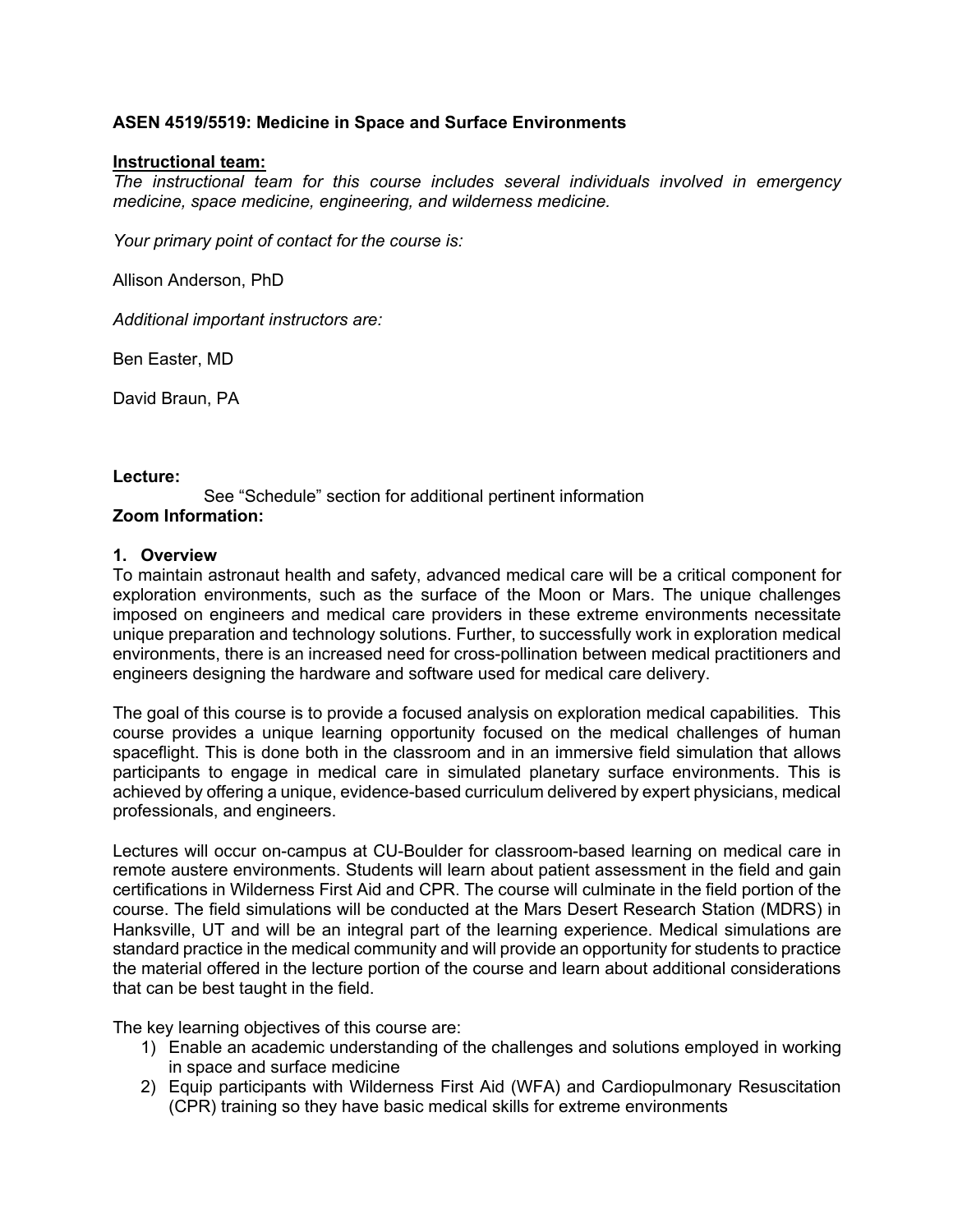- 3) Provide education of value to engineers involved in research on human spaceflight physiology and medical care
- 4) Expose engineers to common practice and learning devices employed in the medical community, such as medical simulations and group event analysis, to facilitate a common understanding across disciplines.

# **2. Assessment**

Table 1 outlines the material by which students in the 4519 Section will be assessed. Table 2 outlines the material by which students in the 5519 Section will be assessed. Note that the primary assessment distinction between those taking the upper division section will be participation in the payload development activity for the rocket launch. Details on this activity will be given during the first week of class and in the assignment document.

| Table 1: Distribution of course assessments for 4519 Section |
|--------------------------------------------------------------|
|--------------------------------------------------------------|

|                                     | 100% |
|-------------------------------------|------|
| Final Exam                          | 30%  |
| Participation                       | 15%  |
| <b>Field Simulation Evaluations</b> | 30%  |
| <b>CPR Certification</b>            | 10%  |
| <b>Wilderness First Aid Exam</b>    | 15%  |
|                                     |      |

| <b>Wilderness First Aid Exam</b>    | 15%  |
|-------------------------------------|------|
| <b>CPR Certification</b>            | 5%   |
| <b>Field Simulation Evaluations</b> | 30%  |
| Participation                       | 10%  |
| <b>Payload Development</b>          | 15%  |
| <b>Final Exam</b>                   | 25%  |
|                                     | 100% |

Students will be graded using the standard grade scheme based on percentages. In other words, grades above 93% will receive an A, between 93% and above 90% will receive an A-, below 90% and above 87% a B+, etc.

The Final Exam will be given in a format familiar to those in the medical community but may be considered nontraditional in the field of engineering. To prepare for the exam, the Field Simulations will provide an opportunity for students to think about medical events in a group setting and evaluate all choices. For the Final, students will read a case report and prepare an assessment and care plan. Students may confer with all other students and resources in preparing this open-ended report for their submission. Each student will then have an individual oral examination where they must respond to questions from the instructional team and defend their evaluation to a panel of instructors. Individual evaluation times will be scheduled the week of April  $4<sup>th</sup>$  and will primarily use the Tuesday class session. However, additional exam times may be required to accommodate all students. We will work with you to accommodate schedules.

# **3. Topics Covered**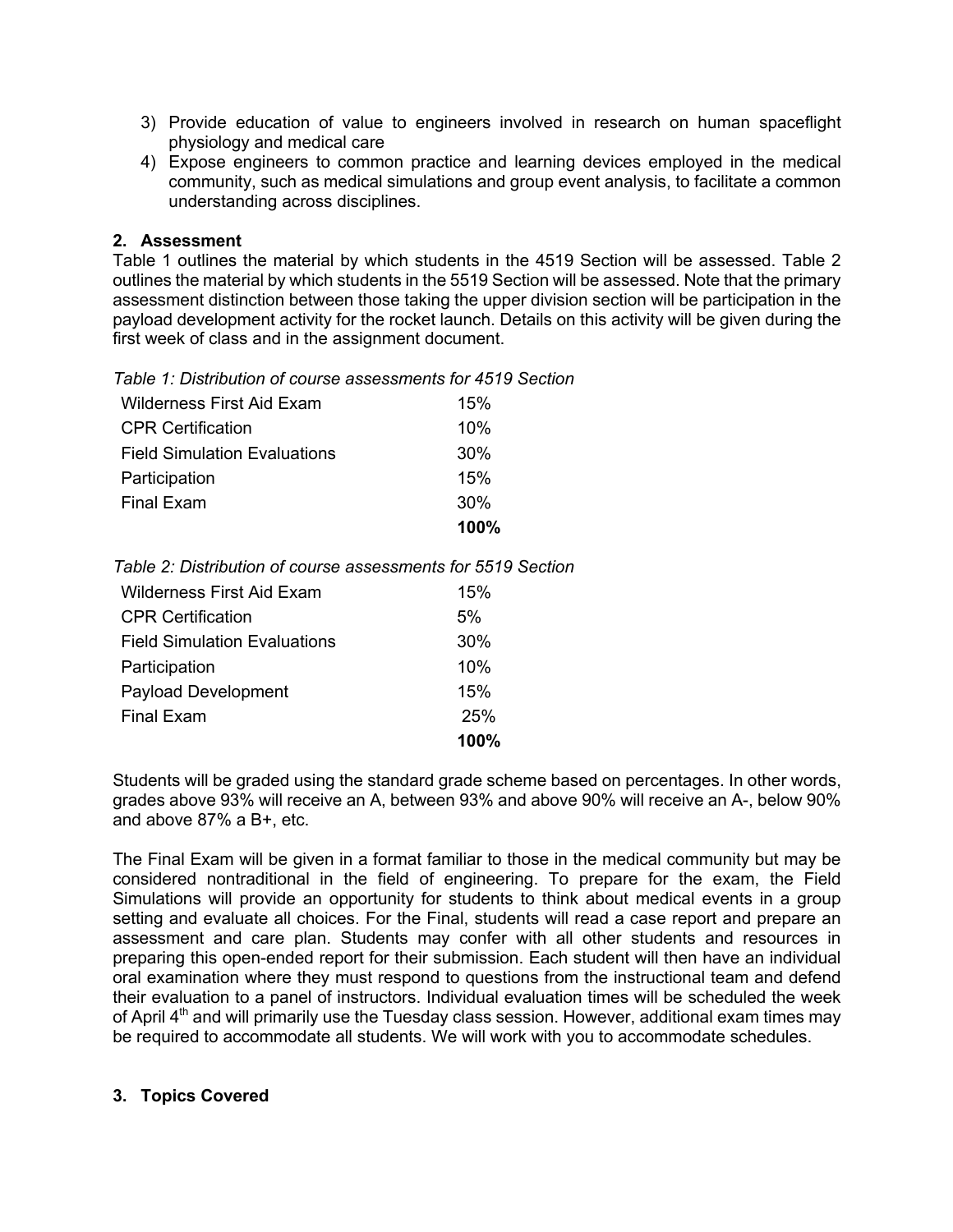The following topics will be addressed:

- Brief overview of human physiological adaptation in space environments
- Detailed lectures on a variety of clinical issues and methods likely to be encountered in space and surface environments, including radiation treatment, musculoskeletal injuries, psychological disruption, barotrauma, search and rescue, extrication, etc.
- Diagnosis in austere environments, including training of non-medical personnel and medical devices
- Treatment in austere environments, including trauma, acute, and chronic medical conditions
- Supply resource management and planning (including pharmaceuticals through the project component, but not an exhaustive discussion)
- Physician, scientist, and engineer differences in thinking, training, and failure analysis
- Probabilistic risk assessments of medical events in space environments
- Medical device considerations, optimizing for flexible functionality, mass, power, and volume
- WFA and CPR training and certification

# **4. Textbook**

The required textbook for the class will be associated with your WFA training. There may be additional readings distributed via Canvas as part of the course material to understand medical risk and care in the space environment.

The required textbook for the class is Wilderness and Travel Medicine: A Comprehensive Guide,  $4<sup>th</sup>$  edition by Eric Weiss, MD. Other editions are acceptable as well. Additional readings outside this book may be provided.

# **5. Schedule**

A detailed schedule will be posted to Canvas. Lectures will be held on evenings from pm. Key information that is important to note on the schedule include:

- Attendance to all aspects of the class for the full duration is required. On an individual basis, if a conflict arises, please let Prof. Anderson know as soon as possible so we can ensure you can make up the material. These accommodations should only be pursued if absolutely unavoidable.
- We will have CPR certification on Feb. 22<sup>nd</sup>. If you have previously been certified, this will be a good refresher. Please plan to attend as this is included in the course lab fee.
- Tuesday March 1<sup>st</sup> will be primarily reserved for the engineering presentation associated with the graduate section. Those in the undergraduate section are required to attend and participate, as the engineering projects will have bearing on the rocket launch at MDRS (all students regardless of section participate in the rocket launch). Note that this timing then allows the students to fabricate their components for the rocket launch to be hosted on-site at MDRS.
- The final exam will primarily be held on Tuesday April  $5<sup>th</sup>$  and scheduled as an individual oral exam. Additional slots the week of April  $4<sup>th</sup>$  may be required to accommodate all students. We will work with you to accommodate schedules.

A key aspect of this class is the field component, which will be held March 19<sup>th</sup> through 26<sup>th</sup> at the Mars Desert Research Station (MDRS). A detailed field guide will be posted to Canvas. Key considerations for the field component include:

- You are expected to arrive in Hanksville by Saturday March  $19<sup>th</sup>$  at 4:00 pm to settle into the field camp. You will be responsible for your own transportation via carpooling to and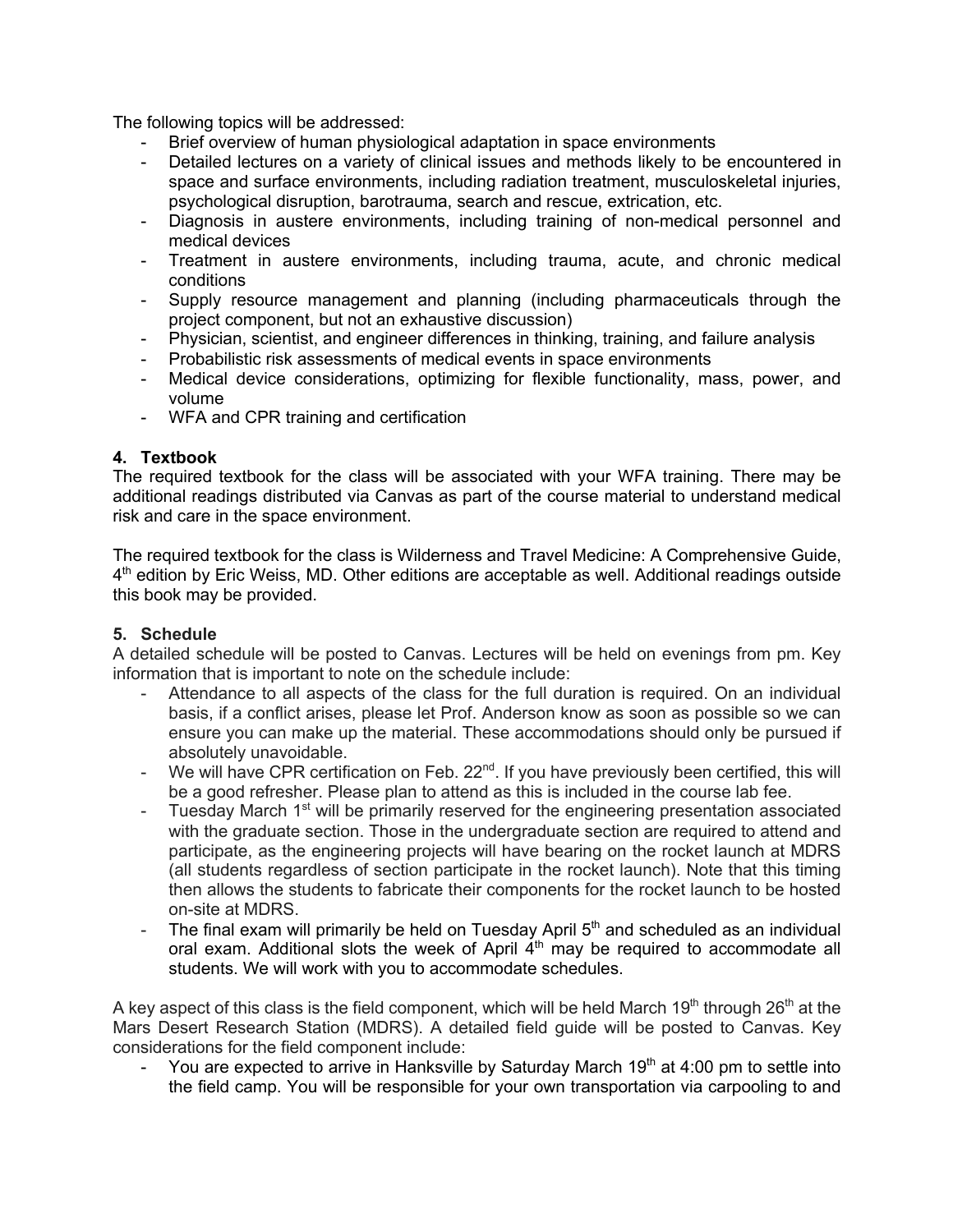from MDRS, but we will help coordinate transportation among the students via Canvas. Additional information will be provided in class.

- Sunday March 20th Saturday March  $26<sup>th</sup>$ : We will complete additional lectures on specific medical risks, in-field medical simulations, sounding rocket payload launch, and the WFA course completion and exam.
- The Field component of the course will complete on Saturday March  $26<sup>th</sup>$ . All participants MUST stay through the Saturday activities to help us secure and clean the facilities, and may not leave early.

### **6. Packing list and Supplies**

A detailed packing list can be found on the course Canvas website. Please review the packing list as soon as possible to determine what you are lacking. If you have issues finding any supplies, please let the instructional team know as soon as possible so we can help you find a solution. Note that the weather during the field component is anticipated to be cold and the environment is lacking traditional facilities, so you should plan accordingly. We will have potable water and porta-potty toilets, as well as common facilities to cook food. You will not have access to electricity or internet. You may be able to have small text messaging capability, but do not anticipate the ability to make phone calls, use cell phone data, or charge a phone.

### **7. Additional Considerations**

Due to the nature of the class, we require all students to sign waivers and provide proof of insurance. These forms will be provided to you by the instructional team and you will have an opportunity to review them and ask questions in the first few weeks of class. You must also fill out a medical form to disclose any relevant medical conditions. Note that only licensed physicians will review these forms and it will have no bearing on the class other than to prepare for the infield activity. The physicians will discuss with you any pertinent information on the form prior to arrival at MDRS, and this will be done on an individual basis under private circumstances. You must submit all forms by the stated deadline.

To participate in the field component, we require proof of vaccination and encourage you to receive a booster. All students are required to show proof of a negative COVID test, regardless of vaccination status, acquired within 72 hours of arrival at MDRS. These can be obtained for free from campus medical facilities (Wardenburg) and may be scheduled in advance to ensure you meet the timing requirements. You cannot participate in the field component without proof of a negative test – this is a requirement of the Mars Society which owns and operates the facility.

Providing food in the field environment is challenging, especially when trying to accommodate the needs of a large group. At the time of applying for the course, you disclosed any dietary restrictions you may have. We will work with you to accommodate dietary requirements, but we may need to have additional conversations with you to understand the nature of your dietary requirements. Most of the food that we will consume is shelf stable, so if you have significant restrictions, you may need to supplement with your own food supply. Note that food is cooked in a communal setting collaboratively with your classmates, so it is critical you are also an advocate of your dietary needs.

#### **8. Code of Conduct**

Due to the field component of this course, all students are expected to maintain high standards of conduct at all times including respect for persons and the environment. Students are expected to maintain best practices in self-care, including personal hygiene, sleep, nutrition, and a focus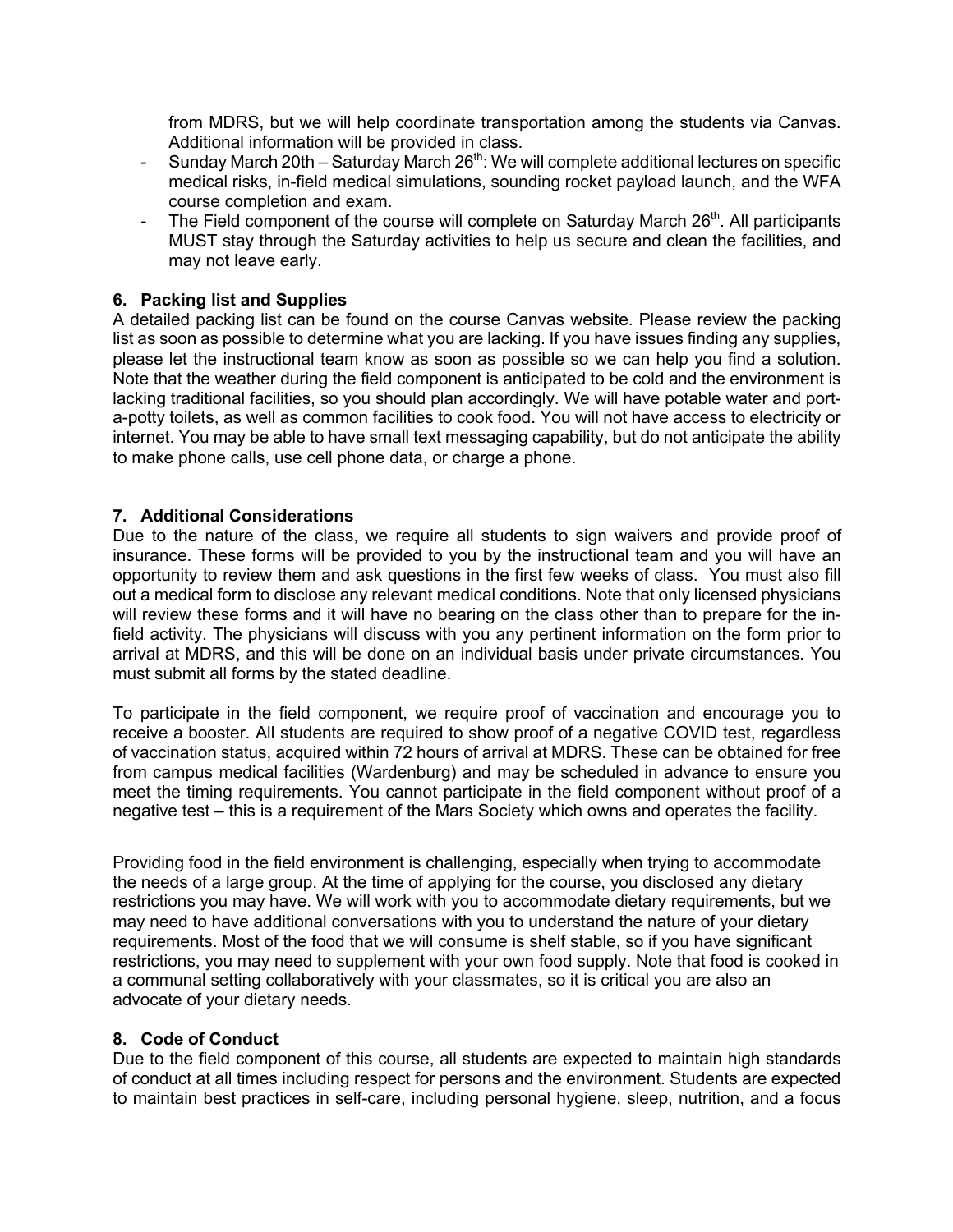on safety. Students are expected to maintain best practices in communal care, including respect for all individuals and their backgrounds, cleanliness of public spaces, care for the remote environment, and care for the habitat facilities we will be inhabiting for the week. No form of alcohol, tobacco, drugs, firearms, or sexual misconduct will be tolerated.

# **9. Requirements for COVID-19**

We anticipate completing all aspects of the course, including the field component, this semester, but recognize the uncertainty associated with a class of this nature during a pandemic. The instructional team is prepared for any course pivots that may be required to adapt the class and still achieve the core learning objectives. We appreciate your flexibility as we strive to ensure a safe and positive learning experience under campus guidance.

As a matter of public health and safety, all members of the CU Boulder community and all visitors to campus must follow university, department and building requirements and all public health orders in place to reduce the risk of spreading infectious disease. Students who fail to adhere to these requirements will be asked to leave class, and students who do not leave class when asked or who refuse to comply with these requirements will be referred to Student Conduct and Conflict Resolution. For more information, see the policy on classroom behavior and the Student Code of Conduct. If you require accommodation because a disability prevents you from fulfilling these safety measures, please follow the steps in the "Accommodation for Disabilities" statement on this syllabus.

CU Boulder currently requires masks in classrooms and laboratories regardless of vaccination status. This requirement is a precaution to supplement CU Boulder's COVID-19 vaccine requirement. Exemptions include individuals who cannot medically tolerate a face covering, as well as those who are hearing-impaired or otherwise disabled or who are communicating with someone who is hearing-impaired or otherwise disabled and where the ability to see the mouth is essential to communication. If you qualify for a mask-related accommodation, please follow the steps in the "Accommodation for Disabilities" statement on this syllabus. In addition, vaccinated instructional faculty who are engaged in an indoor instructional activity and are separated by at least 6 feet from the nearest person are exempt from wearing masks if they so choose.

If you feel ill and think you might have COVID-19, if you have tested positive for COVID-19, or if you are unvaccinated or partially vaccinated and have been in close contact with someone who has COVID-19, you should stay home and follow the further guidance of the Public Health Office (contacttracing@colorado.edu). If you are fully vaccinated and have been in close contact with someone who has COVID-19, you do not need to stay home; rather, you should self-monitor for symptoms and follow the further guidance of the Public Health Office (contacttracing@colorado.edu).

Living and working in the field poses unique challenges for a respiratory infection such as COVID-19. The Mars Desert Research Station is owned and operated by the Mars Society. We have provided the COVID-19 requirements of the Mars Society as they exist today; however, the Mars Society has the exclusive right to change these requirements at any point. Compliance with the Mars Society's requirements is necessary to use their facility. In addition, the physician-instructors helping run the course reserve the right to make reasonable changes to COVID requirements (e.g., requiring masks) that they believe are in the best interests of the health and safety of the group.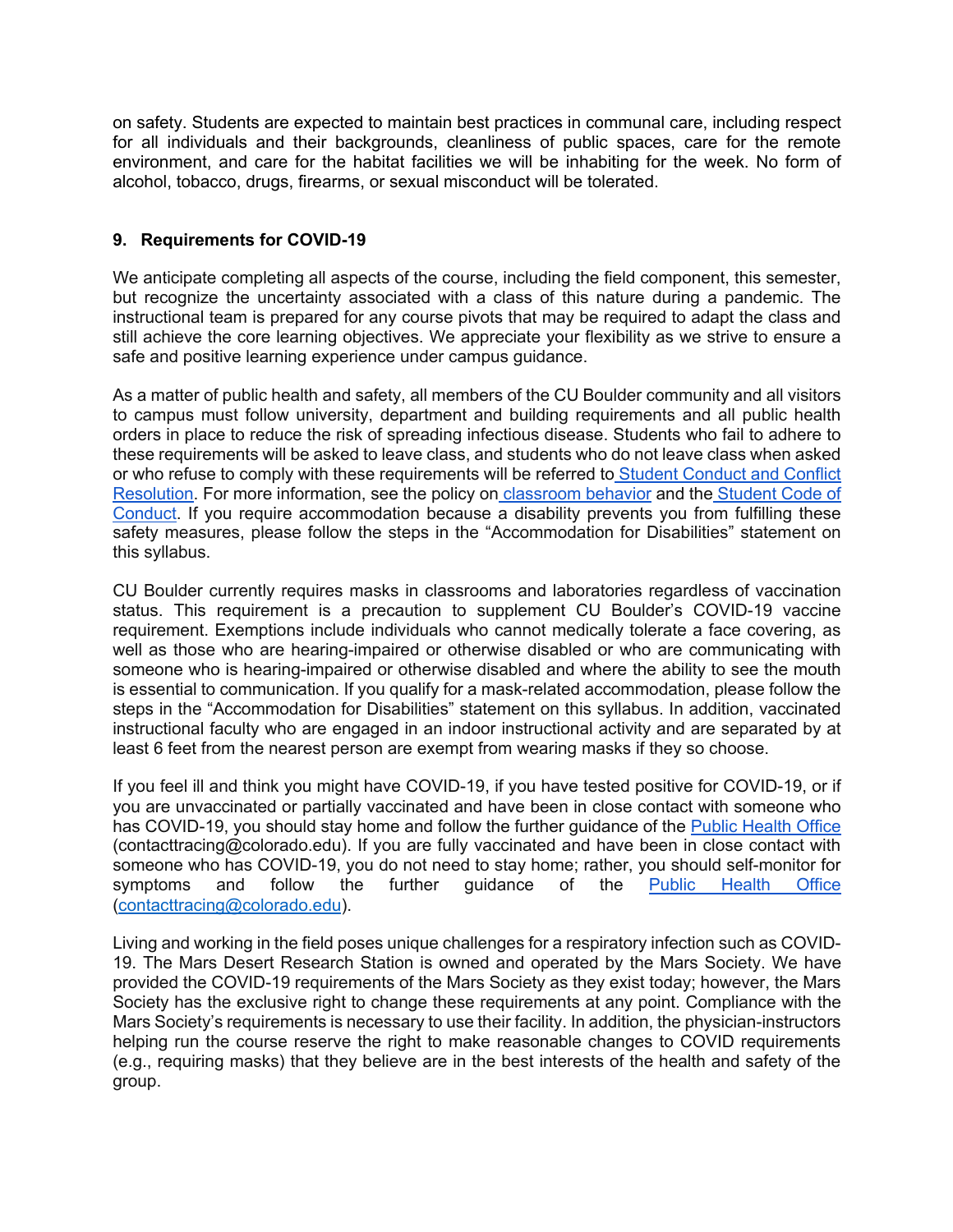### **10. Accommodation for Disabilities**

If you qualify for accommodations because of a disability, please submit your accommodation letter from Disability Services to your faculty member in a timely manner so that your needs can be addressed. Disability Services determines accommodations based on documented disabilities in the academic environment. Information on requesting accommodations is located on the Disability Services website. Contact Disability Services at 303-492-8671 or dsinfo@colorado.edu for further assistance. If you have a temporary medical condition, see Temporary Medical Conditions on the Disability Services website.

# **11. Classroom Behavior**

Both students and faculty are responsible for maintaining an appropriate learning environment in all instructional settings, whether in person, remote or online. Those who fail to adhere to such behavioral standards may be subject to discipline. Professional courtesy and sensitivity are especially important with respect to individuals and topics dealing with race, color, national origin, sex, pregnancy, age, disability, creed, religion, sexual orientation, gender identity, gender expression, veteran status, political affiliation or political philosophy. For more information, see the policies on classroom behavior and the Student Conduct & Conflict Resolution policies.

# **12. Preferred Student Names and Pronouns**

CU Boulder recognizes that students' legal information doesn't always align with how they identify. Students may update their preferred names and pronouns via the student portal; those preferred names and pronouns are listed on instructors' class rosters. In the absence of such updates, the name that appears on the class roster is the student's legal name.

# **13. Honor Code**

All students enrolled in a University of Colorado Boulder course are responsible for knowing and adhering to the Honor Code academic integrity policy. Violations of the Honor Code may include, but are not limited to: plagiarism, cheating, fabrication, lying, bribery, threat, unauthorized access to academic materials, clicker fraud, submitting the same or similar work in more than one course without permission from all course instructors involved, and aiding academic dishonesty. All incidents of academic misconduct will be reported to the Honor Code (honor@colorado.edu; 303- 492-5550). Students found responsible for violating the academic integrity policy will be subject to nonacademic sanctions from the Honor Code as well as academic sanctions from the faculty member. Additional information regarding the Honor Code academic integrity policy can be found on the Honor Code website.

# **14. Sexual Misconduct, Discrimination, Harassment and/or Related Retaliation**

CU Boulder is committed to fostering an inclusive and welcoming learning, working, and living environment. The university will not tolerate acts of sexual misconduct (harassment, exploitation, and assault), intimate partner violence (dating or domestic violence), stalking, or protected-class discrimination or harassment by or against members of our community. Individuals who believe they have been subject to misconduct or retaliatory actions for reporting a concern should contact the Office of Institutional Equity and Compliance (OIEC) at 303-492-2127 or email cureport@colorado.edu. Information about university policies, reporting options, and the support resources can be found on the OIEC website.

Please know that faculty and graduate instructors have a responsibility to inform OIEC when they are made aware of incidents of sexual misconduct, dating and domestic violence, stalking,